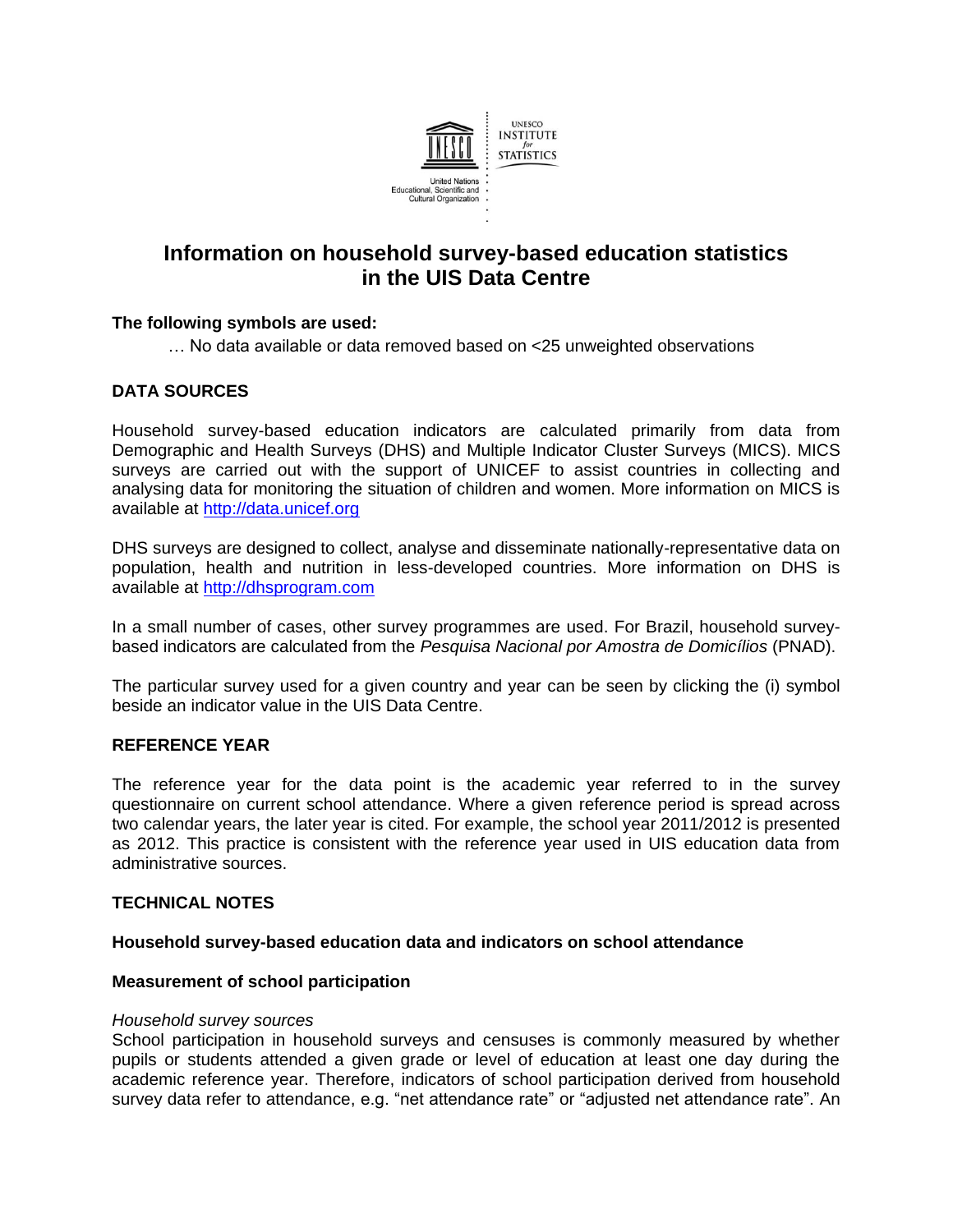out-of-school child is a child who did not attend formal primary or secondary school at any time during the reference academic year.

#### *Administrative data sources*

School participation in administrative data sources, such as the data reported by Member States in response to the annual UIS education survey, is measured by whether pupils or students are officially registered in a given grade or level of education during the academic reference year. Therefore, indicators of school participation derived from administrative data refer to enrolment, e.g. "net enrolment rate" or "adjusted net enrolment rate". An out-of-school child is a child who was not enrolled in formal primary or secondary school during the reference academic year.

## **Definitions of household survey-based education indicators**

Net attendance rate: Total number of students in the theoretical age group for a given level of education attending that level, expressed as a percentage of the total population in that age group. Comparable administrative data-based indicator: Net enrolment rate.

Adjusted net attendance rate, primary: Total number of students of the official primary school age group who attended primary or secondary education at any time during the reference academic year, expressed as a percentage of the corresponding population. Comparable administrative data-based indicator: Adjusted net enrolment rate, primary.

Total net attendance rate, lower secondary: Total number of students of the official lower secondary school age group who attended primary or secondary education at any time during the reference academic year, expressed as a percentage of the corresponding population. Comparable administrative data-based indicator: Total net enrolment rate, lower secondary.

Rate of out-of-school children of primary school age (household survey data): Number of children of official primary school age who did not attend primary or secondary school at any time during the reference academic year, expressed as a percentage of the number of official primary school age children in the household survey sample. Children attending pre-primary or non-formal education are considered out of school.

Rate of out-of-school adolescents of lower secondary school age (household survey data): Number of children of official lower secondary school age who did not attend primary or secondary school at any time during the reference academic year, expressed as a percentage of the number of official lower secondary school age children in the household survey sample. Children attending pre-primary or non-formal education are considered out of school.

## **Age data methodology**

The data collection period for international household survey programmes like the DHS and MICS may not be aligned with the academic year. This can create distortions in the age data used to calculate education indicators. Education systems generally define the intended or 'official' ages for a given level of education based on the age of the child at the beginning of the academic year. In other words, the reference date for ages is the start month of the academic year.

By contrast, household surveys may collect data on the educational status and age of children many months after the start of the school year. The reference date for age information is the date the survey data were collected, which means it varies among households. Considering the gap between the start of the school year for which attendance data are collected and the date on which the survey was carried out is crucial for accurate calculations of education indicators.